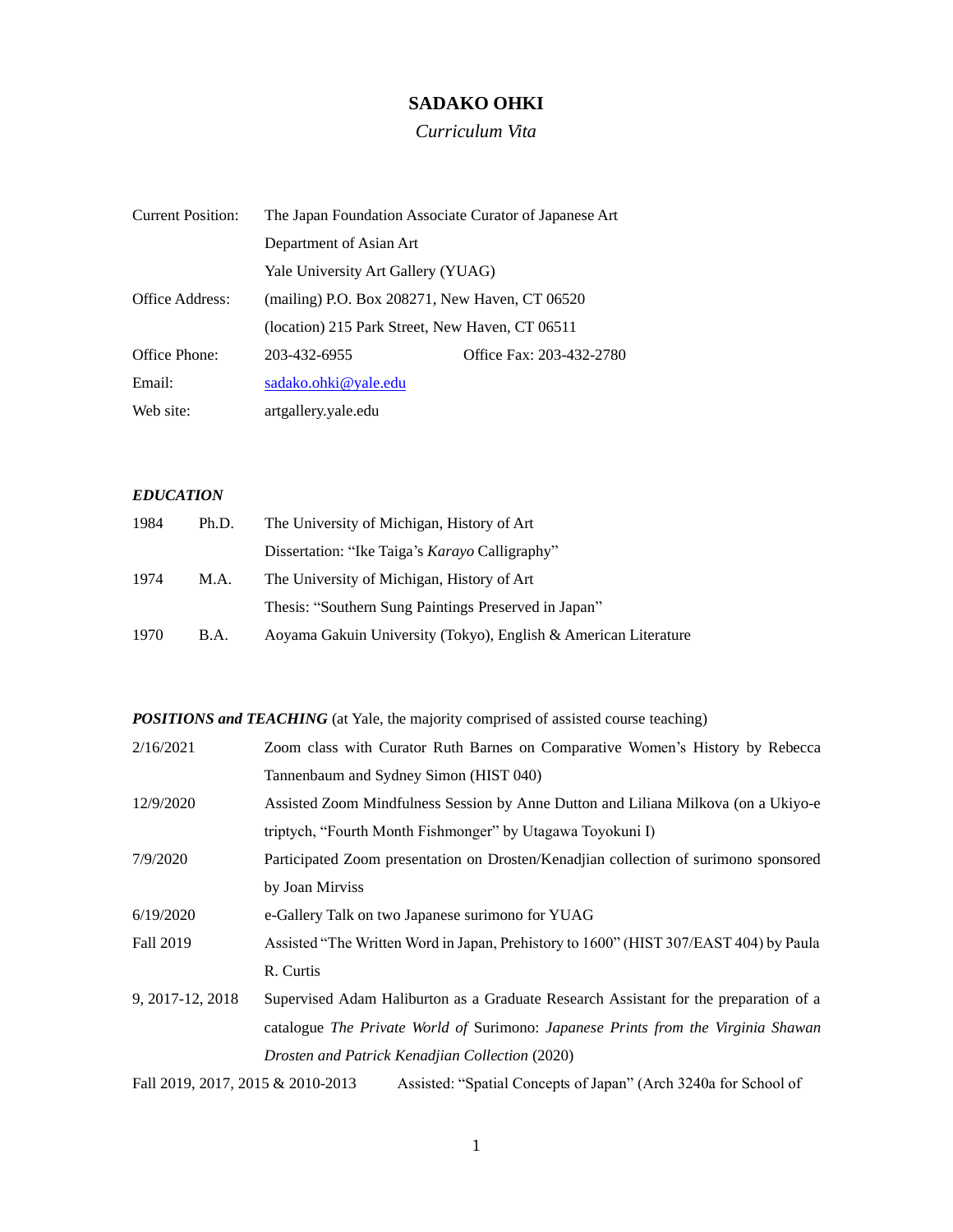Architecture students) by Yoko Kawai

|                  | Fall 2017, 2016, 2014 & 2013 Assisted: "Meiji Literature and Visual Culture" (EALL 357 & 657) by Seth |
|------------------|-------------------------------------------------------------------------------------------------------|
|                  | Jacobowitz                                                                                            |
| 5/2/2017         | Assisted "The Tale of Genji" (EALL 203/503; LITR 197) by Edward Kamens                                |
| 4/26/2017        | Assisted "Gender and Sexualities in Japanese Literature and Culture, 1600-present"                    |
|                  | (EALL 231/631) by Angelica Koch-Low                                                                   |
| 2/14/2017        | Lecture and Demonstration on Calligraphy as the Basis of Painting for "Practices of                   |
|                  | Japanese Painting and Printmaking" (HSAR 368B) by Mimi Yiengpruksawan                                 |
| 9/15/2016        | Lecture on Working Women in Ukiyo-e for "Comparative Women's History" (HIST 040)                      |
|                  | by Rebecca Tannenbaum                                                                                 |
| 3/28//2016       | Assisted: "Handwritings in Japanese" (JAPAN 708) by William Fleming                                   |
| 2/11/2016        | Lecture on Japanese Calligraphy, for "Japanese Art and Architecture 1100-1800" (HSAR                  |
|                  | 357B) by Mimi Yiengpruksawan                                                                          |
| Fall 2012 - 2014 | Assisted: "The Kabuki Theater from Its Origins to Present" (JAPN 290/590, THIST 289)                  |
|                  | by William Fleming                                                                                    |
| 2014 & 2012      | Assisted: "Edo/Tokyo" (HIST 030) by Fabian Drixler                                                    |
| 3/25/2014        | Gallery talk on Asian art aesthetics and technique related to the Byobu exhibition for a              |
|                  | Yale's Art Class by Monroe Galloway                                                                   |
| 12/5/2013        | Talk on Jōmon pots for a Yale's history course by Nathan Hopson.                                      |
| 2/5/2013         | Talk and calligraphy demonstration for "Forms of Communication and Intimacy" (ENGL                    |
|                  | 013, freshman seminar) by Jill Campbell                                                               |
| Fall 2012 & 2013 | Assisted: JAPN 169, 4 <sup>th</sup> Year Japanese, by John Treat                                      |
| Fall 2011 & 2013 | Assisted: "Japan's Classics in Text and Image" (JAPAN 200a/HUMS 431a/LTR 175a) by                     |
|                  | <b>Edward Kamens</b>                                                                                  |
| 10/23/2012       | Assisted: JAPN 780, graduate seminar on Kabuki by William Fleming                                     |
| Spring 2008      | Guest lecturer, History of Art, "Buddhist Iconography" (HSAR 485) and "Picturing the                  |
|                  | Death of Buddha" (HSAR 805) by Mimi Yiengpruksawan                                                    |
| Spring 2006      | Guest lecturer, History of Art, "Art and Aesthetics of the Tea Ceremony" by Mimi                      |
|                  | Yiengpruksawan                                                                                        |
| $2005$ - present | The Japan Foundation Associate Curator of Japanese Art, YUAG                                          |
| 1999-2005        | Assistant Curator of Asian Art, YUAG                                                                  |
| Spring 2000      | Lecturer, East Asian Languages and Literatures, Yale University: "Reading Classical                   |
|                  | Japanese Calligraphy: Hentaigana and Other Scripts"                                                   |
| 1996-98          | Associate Director, Institute for Medieval Japanese Studies, Columbia University                      |
| 1997             | Lecturer, Department of East Asian Languages and Cultures, Columbia University:                       |
|                  | "Reading Classical Japanese Calligraphy"                                                              |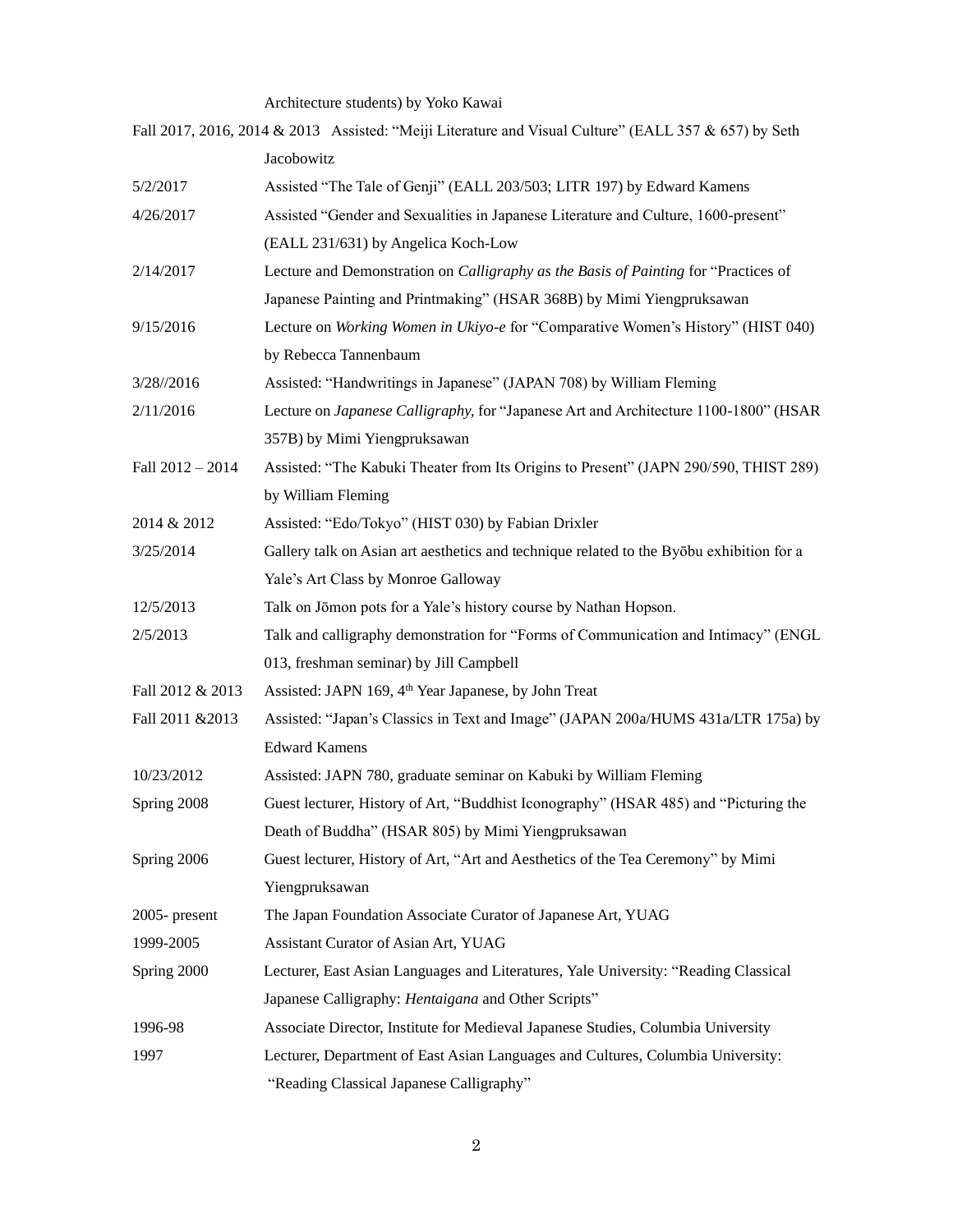| 1994-96         | Teaching Associate, Japanese Language, Department of Modern Languages,                  |
|-----------------|-----------------------------------------------------------------------------------------|
|                 | Cornell University                                                                      |
| 1992-94         | Lecturer, Department of English, Dokkyō University, near Tokyo: courses of reading in   |
|                 | English including comparative cultural studies between the United States and Japan      |
| Summer 1992     | Lecturer, Department of Art History, Cornell University: "Japanese Art: Prehistoric to  |
|                 | Present"                                                                                |
| Spring 1992     | Lecturer, Department of Art, Skidmore College, Saratoga Springs, New York: survey       |
|                 | courses on Asian Art and Japanese Culture                                               |
| Fall 1991       | Visiting Assistant Professor of Art and Art History, Colgate University: courses on     |
|                 | comparative studies between Chinese and Japanese Paintings, and Japanese Culture        |
| 1990            | Lecturer, Contemporary Japanese Culture, Tompkins Cortland Community College,           |
|                 | Dryden, New York                                                                        |
| 1987-89         | Lecturer, Oriental Art History, Art Department, Hope College, Holland, Michigan: survey |
|                 | courses on Asian Art and Japanese Art                                                   |
| 1984-85         | Lecturer, Japanese Culture, Japanese Studies Department, National University of         |
|                 | Singapore                                                                               |
| 1981-82 & 84-85 | Lecturer, Japanese language, Japanese Studies Department, National University of        |
|                 | Singapore                                                                               |

#### *Selected EXHIBITIONS CURATED (accompanied by labels and other publications)*

Spring/2021 Part II of the following exhibition in waiting due to the COVID epidemic

- 12/20/2019-3/14/2020 "The Private World of Surimono: Japanese Prints from the Virgini Shawn Drosten and Patrick Kenadjian Collection, Part I" at YUAG, Japan section for light sensitive arts in the newly expanded Asian Art section
- 12/2016-8/2017 Exhibitions of YUAG permanent collection of Japanese art at Ruth and Bruce Dayton Gallery of Asian Art including paper work rotation about three times a year including "Wonders of Calligraphy: Pictographic Design even on Kimono" (spring 2017) and "Zen and Swordsmanship" (fall 2016)
- 12/22/2014 -1/4/2016 To support a special exhibition "Samurai and the Culture of Japan's Great Peace" at Yale's Peabody Museum of Natural History (3/28/2015-1/4/2016), Japan section at YUAG displayed works on the theme "Pax Tokugawa"
- 2/7-7/6/2014 Three part special exhibition with a brochure entitled *Byōbu: The Grandeur of Japanese Screens* 屏風の煌めき*.* Part I: *Tales and Poems in Byōbu* 詩と物語*;* Part II: *Brush and Ink in Byōbu* 筆と墨*;* Part III: *Nature and Celebration in Byōbu* 自然と祭礼 2/3-5/1/2011 *Rebecca Salter and Japan,* a special mini-exhibition mainly drawn from the YUAG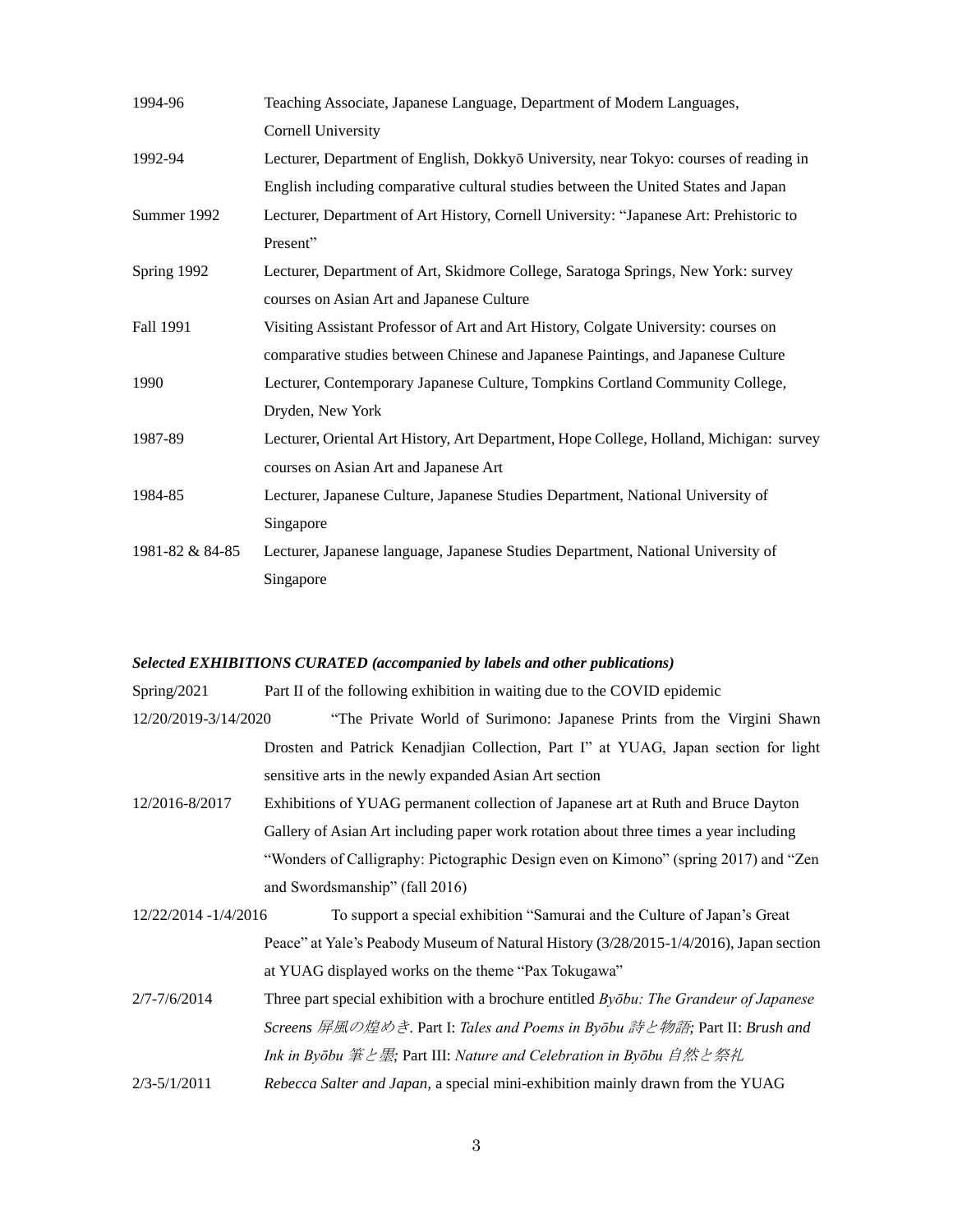collection of Asian Department and of Prints, Drawings, and Photographs Department to accompany the main exhibition on a living British abstract artist entitled *"into the light of things": Rebecca Salter, works 1981-2010* curated by Gillian Forrester held at the Yale Center for British Art 1/20-4/26/2009 *Tea Culture of Japan:* Chanoyu *Past and Present* 茶の旅路 , a special exhibition mainly drawn from the collection of Peggy and Richard M. Danziger supplemented by a few other American collections and YUAG collection 9/2007-12/2007 *Art for Yale: Collecting for a New Century*, a special exhibition of recent acquisitions of Japanese art as a part of Gallery–wide celebration of the renovation completion of the Louis Kahn building, YUAG 2003-2006 Exhibitions of permanent Asian art collection during the renovation of the Kahn building held at Yale's Old Art Gallery 1999-2002 Thematic exhibitions from permanent collection of Asian Art, co-curated with David Sensabaugh; I was in charge of Japan section. The exhibitions included: *Art for All Seasons: Asian Art at Yale* (2002)*; Ancients and Moderns: Tradition and Transformation in the Arts of Asia I & II* (2001)*; The Miniature in the Arts of Asia* (2000); *Dance of the Dragon: Fabulous Beasts in Asian Art* (2000); *Female Images, Female Lives in Asian Art*  (2000); *Figures and Landscapes in Asian Art* and *Flora and Fauna in Asian Art* (1999) 2001 Fall *The Art of Mu Xin: Landscape Paintings and Prison Notes* organized by Alexandra Munroe and Wu Hung (a special exhibition originated at YUAG, traveled to David and Alfred Smart Museum of Art, University of Chicago, and to Asia Society, New York City; collaborated with David Sensabaugh for the installation at Yale) 1998 At the C.V. Starr East Asian Library, Columbia University. Co-curated with Maribeth Graybill. *Days of Discipline and Grace: Treasures from the Imperial Buddhist Convents of Kyoto* 尼門跡寺院の秘宝―修行と優しみの日々― (an international loan exhibition, drawing mainly on the collections of seven Buddhist convents in Kyoto supplemented by other loans from Tokyo, Yokohama, and New York City in conjunction with the 700<sup>th</sup> anniversary memorial service for the Zen Abbess Mugai Nyodai, and the international symposium on "The Culture of Convents in Japanese History" organized by Institute for Medieval Japanese Studies under the leadership of Director Barbara Ruch)

## *Selected PUBLICATIONS*

On-line information on Japanese art at YUAG collection can be found in the Asian Art Department in [http://artgallery.yale.edu.](http://artgallery.yale.edu/)

2021 "Collecting Japanese Art at Yale University Art Gallery" in *Economic Journal,* Institute for Economic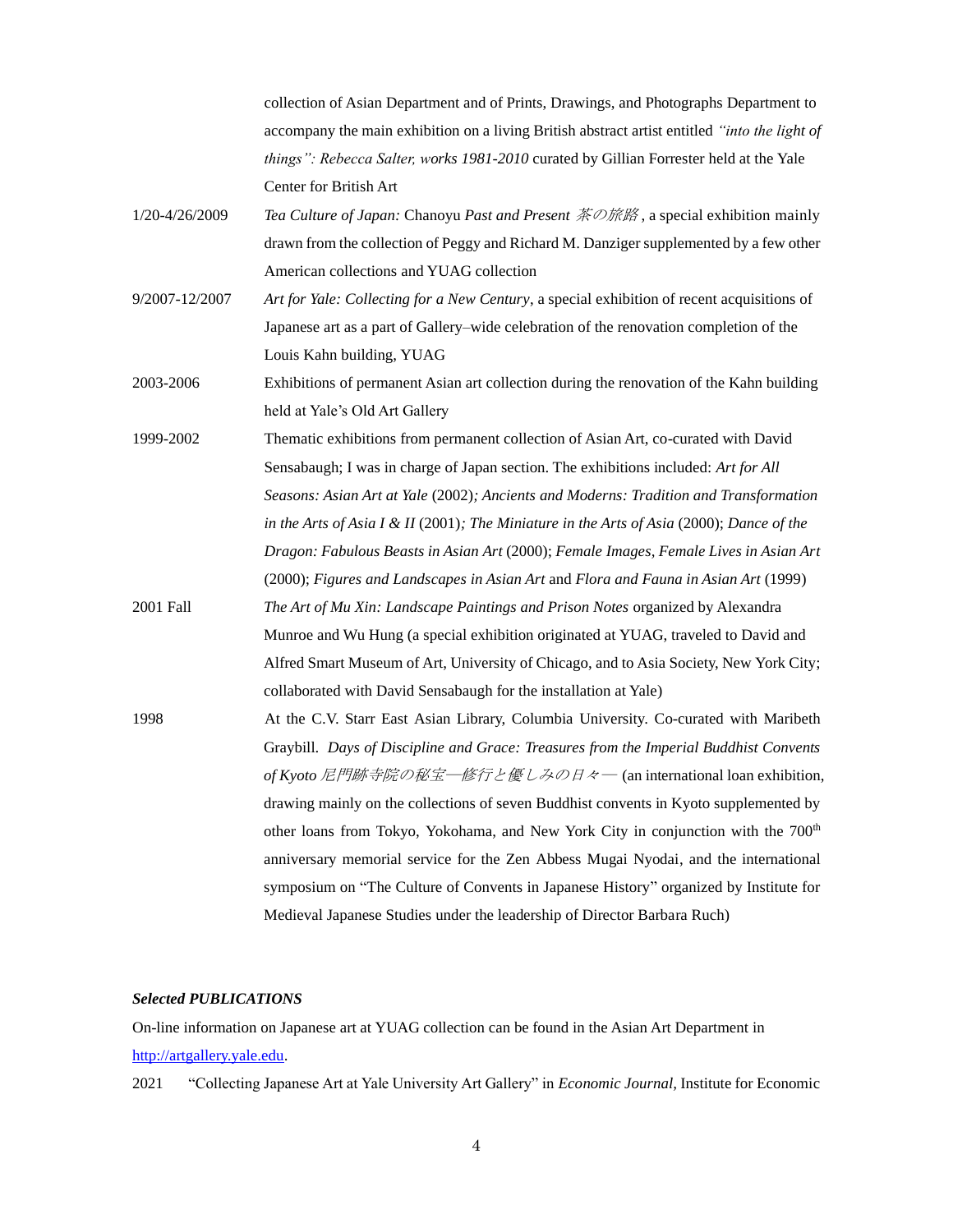Research at Aoyama Gakuin University. The article is in Japanese. 大木貞子「イェール大学美術館 に於ける日本美術蒐集:2020 年末現在に至る軌跡」『経済研究第 13 号』(青山学院大学経済 研究所出版 春季 2021 年) pp. 189-231

- 2020 "An Invitation to a banquet" *Yale Alumni Magazine,* September 2020, Arts and Culture section.
- 2020 Sadako Ohki with Adam Haliburton. *The Private World of* Surimono 摺物の私的世界: *Japanese Prints from the Virginia Shawan Drosten and Patrick Kenadjian Collection* (New Haven: Yale University Art Gallery distributed by Yale Press)
- 2019 "Calligraphy as Visual Poetry" followed by 15 entries in *Poetic Imagination in Japanese Art: Selections from the Collection of Mary and Cheney Cowles* (Portland: Portland Art Museum) 32–79
- 2018 "Japanese Calligraphy at Yale: From Sutra to the Avant-Garde," *Arts of Asia* (March-April 2018), 88–96
- 2014 *Byōbu: The Grandeur of Japanese Screens,* brochure for the exhibition; for on-line publication, go to <http://artgallery.yale.edu/exhibitions/exhibition/byobu-grandeur-japanese-screens> and follow "read more" and "Download Exhibition Brochure."
- 2012 "Konoe Nobutada's *Waka Byobu:* Kana Calligraphy and the Triumph of a Displaced Courtier," *Orientations,* September 2012, 118–122
- 2011 "Rebecca Salter and Japan: Moments Layered in Time, Space, Color, and Line," 51–69 in *Rebecca Salter: into the light of things* edited by Gillian Forrester. New Haven and London: Yale Center for British Art in association with Yale University Press
- 2009 *Tea Culture of Japan.* New Haven: YUAG distributed by Yale University Press including my essay "A Journey through *Chanoyu* Past and Present," 13–45
- 2008 Guest editor, *Yale University Art Gallery Bulletin 2007: Special Issue on Japanese Art at Yale,* New Haven: YUAG; and author, "What Makes Japanese Painting Japanese," 64-81, and "Embodying Power in Japanese Calligraphy," 122–127
- 2007 *Art for Yale: Collecting for a New Century.* New Haven: YUAG. Entries on Japanese art section: pls. 130, 132-135, 136 (co-authored with Takeshi Watanabe), 137–141, and 143–148, 375–381
- 2007 "Collage of Painting, Calligraphy, and Poetry: A Study of Taiga's Ink Bamboo with *Kanshi* Verse," and eight entries on Taiga's bamboo paintings for the exhibition catalogue entitled, *Masters of the Brush: Ike Taiga and Tokuyama Gyokuran* by Felice Fischer, Philadelphia Museum of Art, April 2007, 74–93 and 396–402
- 2001 *Twentieth-Century Japanese Ceramics at the Yale University Art Gallery: The Collections of Molly and Walter Bareiss.* New Haven: YUAG (in conjunction with the exhibition *Ancients and Moderns: Tradition and Transformation in the Arts of Asia I & II*)
- 1998 *Programs Commemorating the 30th Anniversary of The Institute for Medieval Japanese Studies* 中世 日本研究所 三十周年記念 (bilingual program)
- 1998 Co-authored with Xiao-jie Yang and Sonja Arntzen, *kanaCLASSIC: An Electronic Guide to Learning*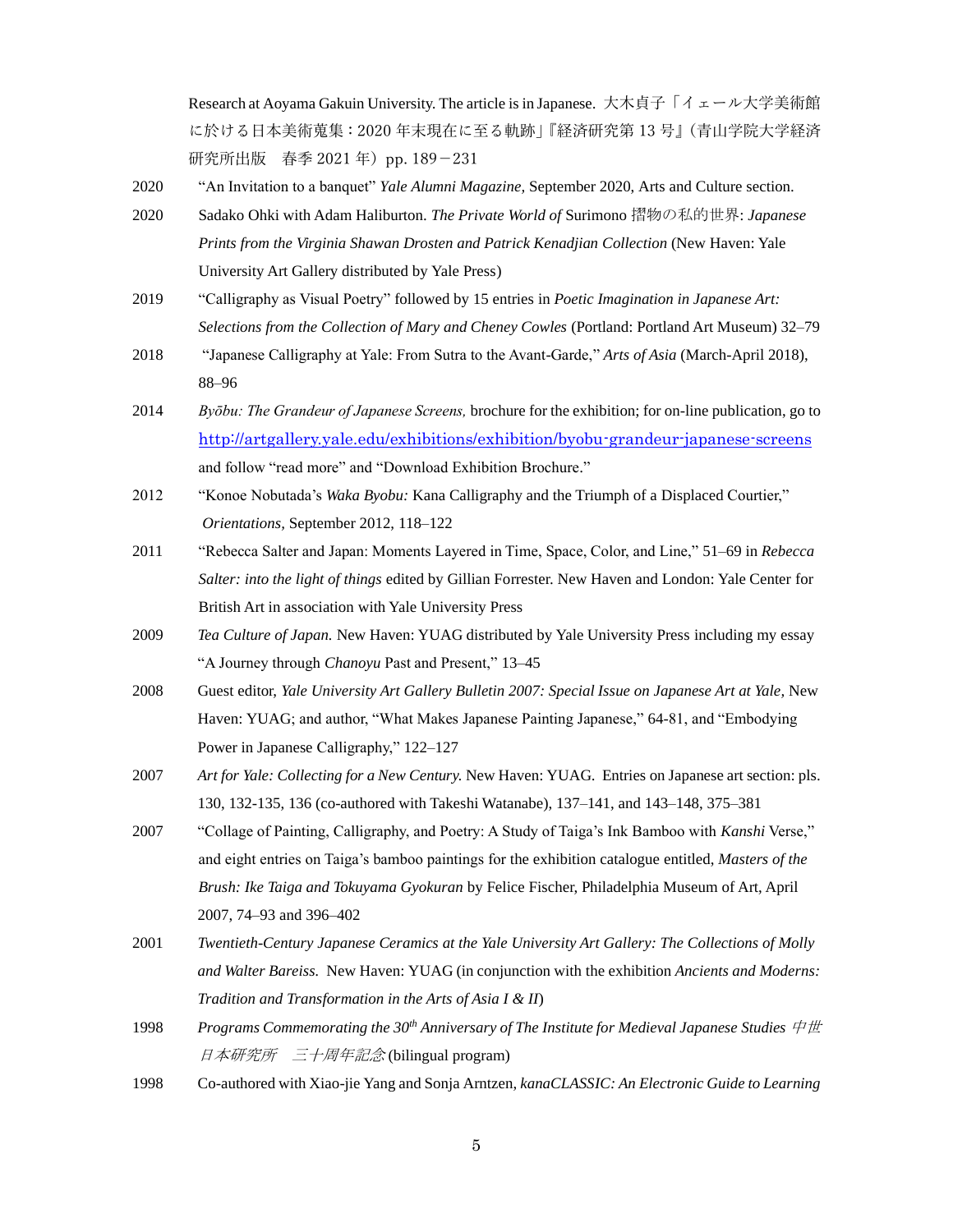*Classical Japanese kana Writing*, CD-ROM. New York: Columbia University Press

- 1998 "Flower Court Poetry Cards from Daishōji Convent," and translation of *waka* poems in *Seasons of Sacred Celebration: Flowers and Poetry from an Imperial Convent* 神まつる季節:尼門跡よりの 花と和歌 (bilingual book). New York: Institute for Medieval Japanese Studies with originally Weatherhill Inc. now reprint by Floating World Editions
- 1998 Co-authored with Maribeth Graybill, *Days of Discipline and Grace: Treasures from the Imperial Buddhist Convents of Kyoto* 尼門跡寺院の秘宝―修行と優しみの日々― (bilingual exhibition catalogue). New York: Institute for Medieval Japanese Studies
- 1997 "*Report on the August 28-30, 1997 Dodogosho Survey," IMJS (Institute for Medieval Japanese Studies) Reports*, vol. 8, no. 1: 8-10
- 1996 "*Report on the August 28-31, 1996, Dodogosho Survey," IMJS Reports, vol. 7, no. 2: 2-3*
- 1996 *The Dictionary of Art* (London: Macmillan) ed. by Jane Turner: Entries on Fujiwara no Kōzei, Fujiwara no Sari, Fujiwara no Shunzei, Fujiwara no Teika, Ike Taiga, Zenga, Japan: Brush, and Japan: Inkstone & Inkstick. Articles on: Japan: Calligraphy: (ii)Materials, techniques and design:(a) Introduction, (b)Ink, (c)Brushes, (d)Paper; (iii)Historical overview:(a)Before AD 794, (b)Heian period, (c)Kamakura, Muromachi and Momoyama periods, (d)Edo period, (e)Modern (after 1868)
- 1984 *Ike Taiga's Karayo Calligraphy*, 2 vol. dissertation, Ann Arbor: University Microfilms

#### *Selected Publication of Deciphering/Interpreting art works:*

- 2014 *Waka Poetry: Calligraphy and Translations* 和歌六十首 その書と英訳 (only available for study purposes at Department of Asian Art at YUAG via request; a booklet accompanied the Byōbu exhibition on the sixty *waka* appeared on the three byōbu). Translations by John T. Carpenter; Riley Soles; and Edward Kamens
- 2003 *The Bold Brush,* an exhibition catalogue for Milne Henderson Fine Art, London. Poems and letters of authentication deciphered and interpreted, and signatures and seals identified
- 2002 *Power and Spirit: the gift of the purple robe,* an exhibition catalogue for Milne Henderson Fine Art, London. Poems deciphered and interpreted, and signatures and seals identified
- 1990 Consultant to Patricia J. Graham, "Lifestyles of Scholar-Painters in Edo Japan," *The Bulletin of the Cleveland Museum of Art*, vol. 77, no. 7 (September, 1990)
- 1974 Contributor to *The Poet-Painters: Buson and His Followers*, exhibition catalogue edited by Calvin French. Ann Arbor: University of Michigan Museum of Art. Responsible for many of the identifications of poets, transliterations of poems and other data verification; see, for example, 66-70, 100-105, 110-117, & 140-143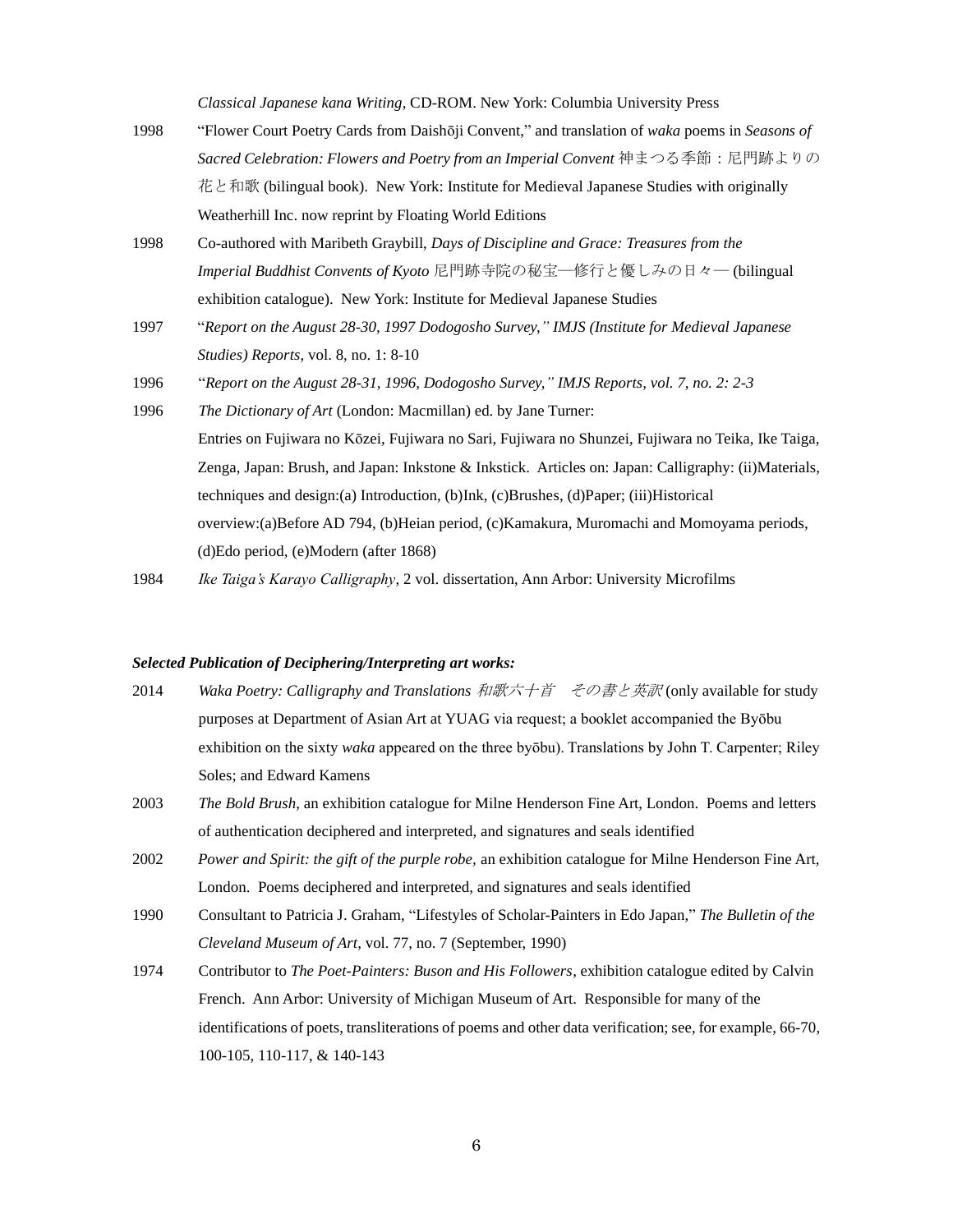#### *Scholarly Translation:*

*Translated from English to Japanese:* 

- 2001 Elizabeth Lillehoj, "Tōfukumon'in Masako and Art" in *Bijutsu Forum* 5, Tokyo: Daigo Shobō: 40-45
- 1979 Grace Vlam, "On a pair of Byōbu Paintings, 'The Battle of Lepanto' and 'World Map'" in *Fūzokuga: Nanban Byōbu, Nihon Byōbue Shūsei* 15 , Tokyo: Kōdansha: 134-41

*Translated from Japanese to English:* 

1985 Nihon Hōsō Kyōkai (NHK), *Silk Road Photo Collection*, 3 vols. Tokyo: Japan Broadcast Publishing Co., Ltd.

#### *Translation Consulting:*

*From Japanese to English:* 

- 1992 Takashi Shiraishi and Moto'o Furuta, eds., *Indochina in the 1940's and 1950's*, Translation Series: Translation of Contemporary Japanese Scholarship on Southeast Asia, vol. 2, translation by EDS, Tokyo (Ithaca: Cornell Southeast Asia Program)
- 1990 Cornell Southeast Asia Program supported by the Toyota Foundation, *Reading Southeast Asia,*  Translation Series: Translation of Contemporary Japanese Scholarship on Southeast Asia, vol. 1, translation by EDS, Tokyo (Ithaca: Cornell Southeast Asia Program)
- 1984 National Federation of Kenpeitai Veterans Associations, *The Kenpeitai in Java and Sumatra,*  translated by Barbara G. Shimer & Guy Hobbs (Ithaca: Cornell Southeast Asia Program)

#### *CONFERENCE PAPERS*

- 1999 "Layered Meanings: Rai San'yō's Poem about Gion Nankai's 'Ink Bamboo on Robe'," New England Art History Seminar, Yale University, April 10
- 1998 "Tradition and Transformation: A Case Study of the *waka* on *shikishi* and *tanzaku* Preserved at Daishōji Imperial Convent," International Symposium, The Culture of Convents in Japanese History, Institute for Medieval Japanese Studies, Columbia University, November 23
- 1998 "Challenging the Established Canon of Characters, Character Compounds, and Calligraphy," International Conference on East Asian Calligraphy Education, University of Maryland, April 11
- 1998 "Ema Saikō's Sweeping Away Gender Categories," Association for Asian Studies, Washington D.C., March 28
- 1990 "Roles, Status, and Styles of Japanese Calligraphers of the Eighteenth Century," New York Regional Conference for Association for Asian Studies, Cornell University, November 24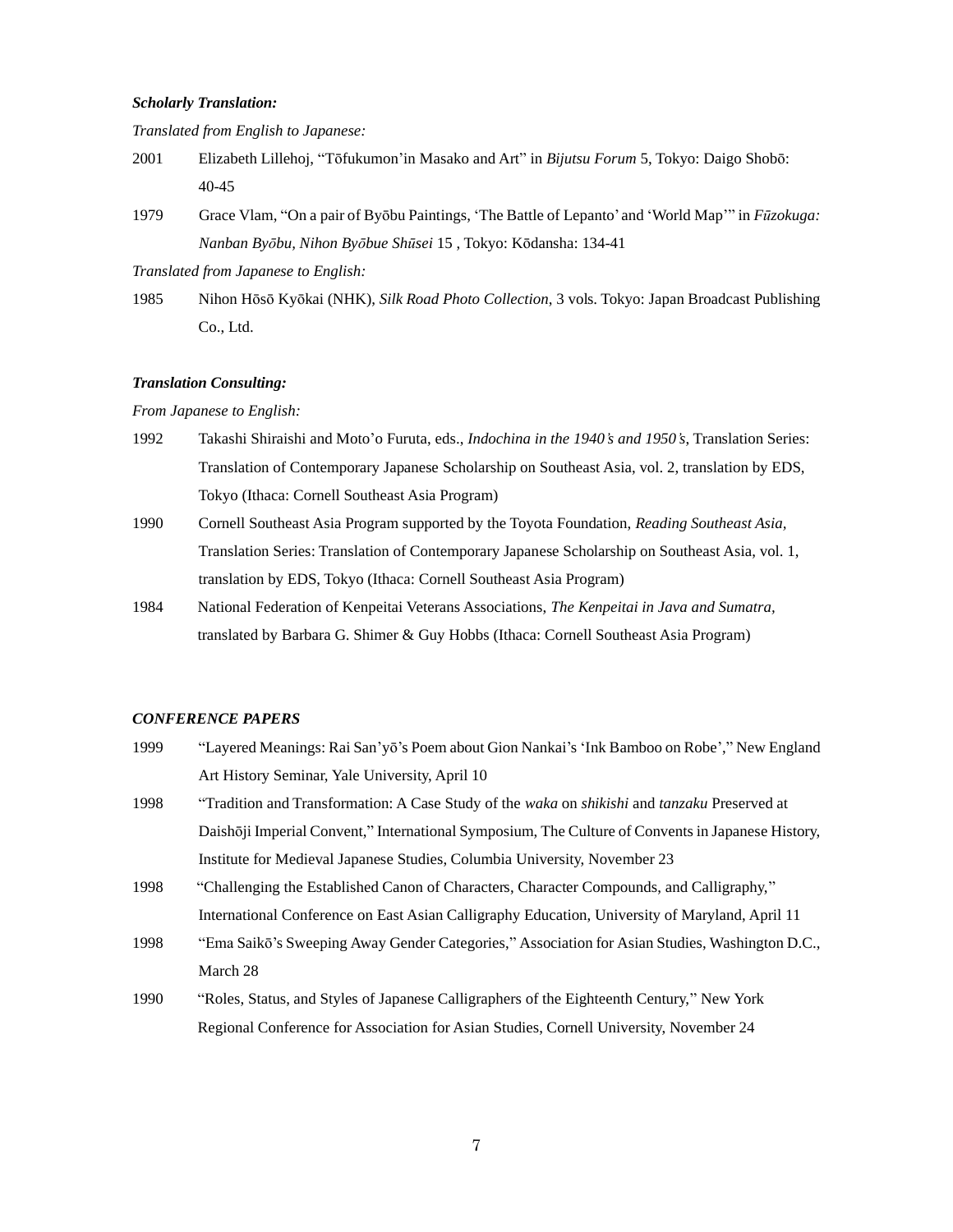### *OTHER PROFESSIONAL EXPERIENCE*

October 30-31,2019 Participated in TEFAF at Armory, New York City as a Vetting Committee member.

- June 8-9, 2017 Participated in Seminar on "Tekagamijō" album taught by (Profs.) Unno, Kuboki, and Funami from Japan organized by Edward Kamens.
- November 16, 2016 Examined calligraphy byōbu by Mitsui Shinna at Tokyo National Museum
- August 4-16, 2014 Selected and participated in "Edo-period written Japanese: an intensive course 江戸時代 の書き言葉 集中セミナー" held at Cambridge, England
- April 11, 2014 Organizer of the artist talk, demonstration, and calligraphy workshop by Kohei Okamoto for the *Byōbu* exhibition program, YUAG
- April 17, 2009 Organizer of the symposium, *The Journey of* Chanoyu*: An International Symposium on the Tea Culture of Japan, Past and Present*. New Haven: Yale University Art Gallery
- April 18, 2009 Organizer of the tea events including *Koicha* (thick tea) Tea Demonstration and *Matcha* (thin tea) services in *Ryūreishiki* (modern style), YUAG
- March 2006~2008 Participated annually in The International Asian Art Fair, New York as a Vetting Committee member
- Summer 2006 Participated (with grant from Council on East Asian Studies, Yale University) in Yale Silk Road Seminar 2006, Segment Two; traveling mainly Xinjiang region to visit museums and ancient sites
- Summer 2004 Participated (with grant from Council on East Asian Studies, Yale University) in "Dunhuang Art and Society: The 3rd International Seminar," sponsored by The Silk Road Foundation, Center for Chinese Studies at the University of Michigan and Dunhuang Research Academy
- 2001 Managing co-editor with David Sensabaugh, *The Art of Mu Xin: Landscape Paintings and Prison Notes*. New Haven: Yale University Art Gallery
- January 2000 Participated (with grant) in the workshop of illustrated books organized by Freer Gallery of Art Library, Smithsonian Institution, Washington D.C.
- August 1996, 1997 Sent by the Institute for Medieval Japanese Studies to participate in "Imperial Convent Survey" of unpublished documents at Hōkyōji, Kyoto
- Spring 1987 Research Associate, Los Angeles County Museum of Art
- 1976-79 Conducted dissertation research at museums and private collections throughout Japan and also at National Palace Museum, Taipei, Taiwan

### *Selected PUBLIC TALKS*

#### *Unless otherwise noted, on YUAG Asian Collection*

February 27, 2020 Gave a talk in Japanese on "The State of Japanese Cultural Studies at Yale University: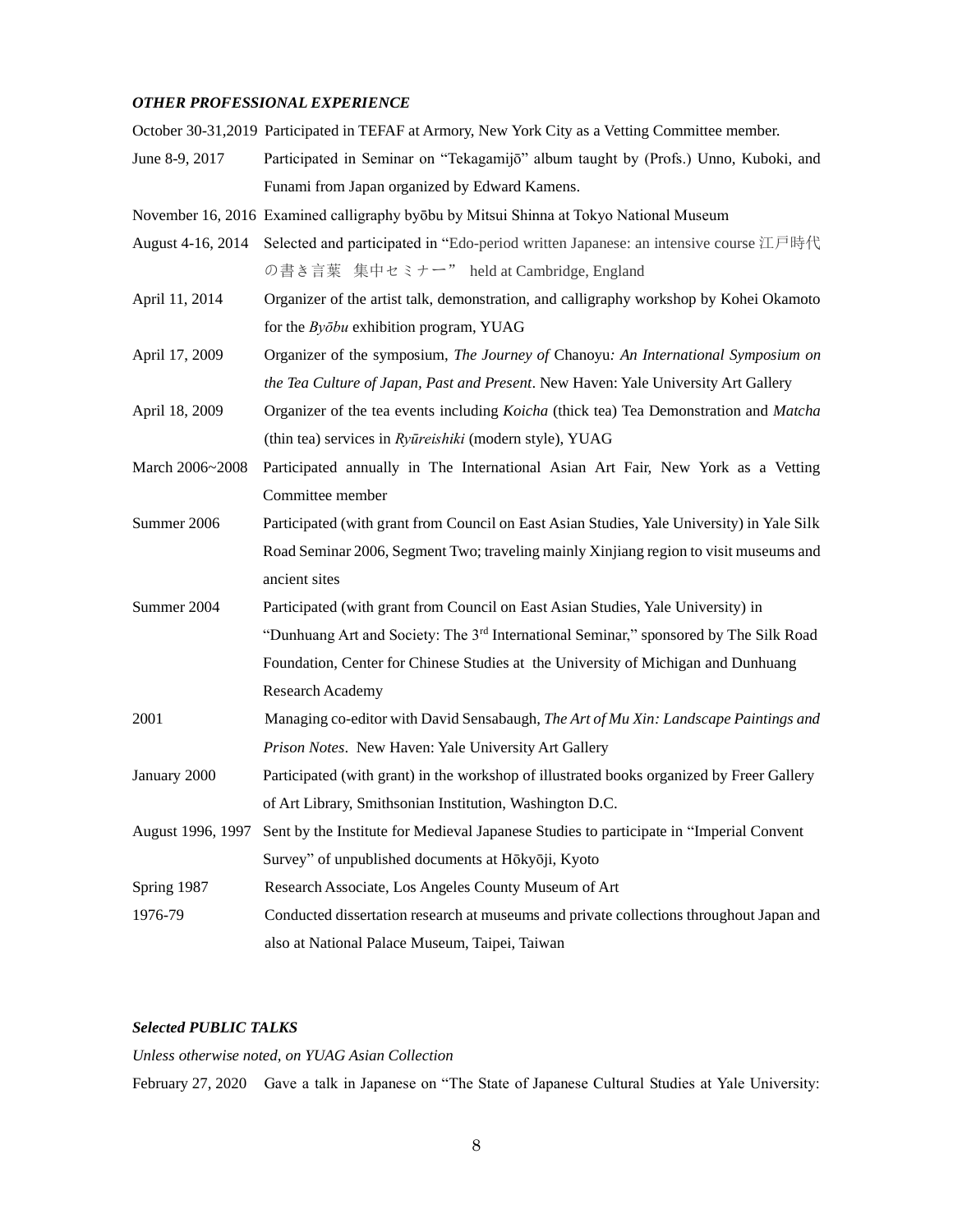|             | Viewing through the Art Management" invited by Institute of Economic Research,                 |
|-------------|------------------------------------------------------------------------------------------------|
|             | Department of Economics, Aoyama Gakuin University, Tokyo                                       |
| 6/26/2019   | Gallery talk: The Aura of "Whose Sleeves" at the Japan section, Asian Gallery                  |
| 12/10/2018  | Symposium talk with PowerPoint presentation, "Form and Line: The Art of Calligraphy"           |
|             | on Cowles Collection Exhibition at Portland Art Museum, Oregon                                 |
| 11/16/2017  | Gallery talk: "What makes a line powerful?" at the reinstalled Asian Gallery                   |
| 4/13/2017   | Gallery talk at Mount Holyoke College Art Museum, "The Tale of Genji in Four Seasons:          |
|             | from Cherry Blossoms to Playing in the Snow"                                                   |
| 7/27/2016   | Gallery talk on YUAG's Japanese ink paintings and Hiroshige prints for the participants        |
|             | of "Kangaku Workshop" (Japanese Studies written in Chinese), Yale's summer course              |
|             | taught by Michio Satō, Keiō University                                                         |
| 3/28/2016   | Gallery talk in Japanese for undergraduate students from Japan KIP group (Knowledge            |
|             | <b>Investment Program</b> )                                                                    |
| 2012-2016   | Annual training session of Gallery Talk on Japanese art for Graduate Students Gallery          |
|             | Teachers for the Education Department, YUAG                                                    |
| 2012-2015   | Annual Undergraduate Gallery Guides training at YUAG (with David Sensabaugh)                   |
| 10/14/2015  | Gallery talk: "Japanese Plebeian Art during the Tokugawa Period" in conjunction with the       |
|             | Peabody's Samurai exhibition (ended January 3, 2016)                                           |
| 7/15/2015   | Gallery talk: "Art of the Tokugawa, Rulers' Art" in conjunction with the Peabody's             |
|             | Samurai exhibition (ended January 3, 2016)                                                     |
| Spring 2014 | About fifteen public talks on Byōbu Exhibition during the Exhibition between 2/7 -             |
|             | 7/6/2014                                                                                       |
| 4/10/2014   | "All about Byōbu: The Art of the Japanese Screen" talk with Mimi Yiengpruksawan.               |
| 4/11/2013   | Lecture: "Displaced Courtier Konoe Nobutada's Large Size Kana Calligraphy", Noon               |
|             | Lecture Series at Center for Japanese Studies, University of Michigan, Ann Arbor               |
| 10/10/2012  | Talk: "Shinoda Tōkō's Shizuka" for Yale's Alumni, the Class of 1981 at Yale Club, New          |
|             | York                                                                                           |
| 10/1/2012   | Lecture: "Konoe Nobutada's <i>Waka Byōbu:</i> Large Kana Calligraphy, the Triumph of a         |
|             | Displaced Courtier" for Scholars' Day at The New York Metropolitan Museum of Art in            |
|             | conjunction with the exhibition, Designing Nature: The Rinpa Aesthetic in Japanese Art         |
| 9/8/2012    | Gallery talk on Japanese art and on Ukiyo-e prints for Asian Art Society of New England        |
| 6/7/2012    | Co-taught with John Stuart Gordon, American Decorative Arts at YUAG on "The                    |
|             | Japanese Influence on Nineteenth Century American Design"                                      |
| 3/27/2012   | Lecture: "On Special Exhibition, <i>Pursuing Beauty: The Art of Edo Japan</i> " curated by Fan |
|             | Zhang at Smith College Museum of Art as a part of the YUAG Collection-Sharing                  |
|             | Initiative for (Prof.) Tom Rohlich's seminar "Literature, Art, and Culture in Edo Japan"       |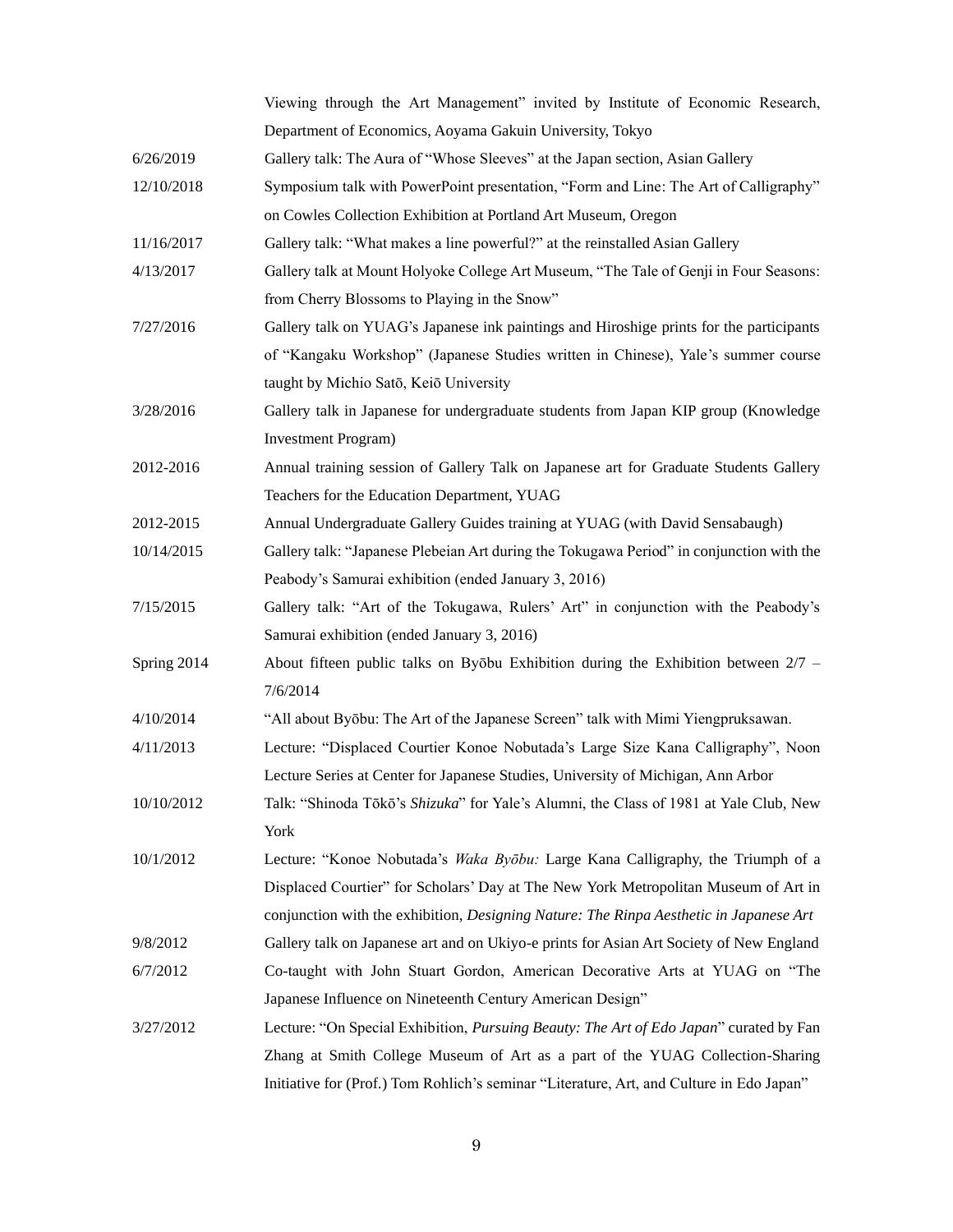| 4/22/2011 | Lecture: "Spring Tea: Toward Renewal of Life" for a Tōhoku Disaster relief, as a part of    |
|-----------|---------------------------------------------------------------------------------------------|
|           | Yale Japan Relief Efforts held at Henry R. Luce Hall Auditorium, New Haven                  |
| 3/23/2011 | Gallery Talk: "Rebecca Salter and Japan: Layered Time and Space Examined" among             |
|           | several other talks on the exhibition at YUAG                                               |
| 2/4/2011  | Opening Lecture: "into the light of things": Rebecca Salter, works 1981-2010. A             |
|           | conversation between Rebecca Salter, the artist and the subject of the exhibition; Gillian  |
|           | Forrester, curator of the main exhibition; and Ohki held at the Yale Center for British Art |
| 4/18/2010 | Lecture: "Layered Meanings: Rai San'yō's Poem about Gion Nankai's 'Ink Bamboo on            |
|           | Robe'," presented as a part of Sunday at the Met program celebrating "5,000 Years of        |
|           | Japanese Art: Treasures from the Packard Collection" at the Metropolitan Museum of Art,     |
|           | New York                                                                                    |
| 3/24/2010 | Gallery talk: "Twenty-first Century Japanese Ceramic Art: Between Conceptual and            |
|           | Functional, Geological and Vegetal"                                                         |
| 1/28/2009 | Gallery talk: "Wabi: Savoring the Past and Reinventing the Future" among about thirty       |
|           | other exhibition-related talks during the Tea Culture exhibition 1/20-4/26/09               |
| 6/7/2008  | Gallery talk: "Yale's Japanese Art Collection" for Fairfield County Japan Society           |
| 3/25/2008 | Gallery talk in Japanese: "Introduction to Yale's Japanese Art" for the visitors related to |
|           | the Todai-Yale Initiative members                                                           |
| 1/24/2008 | Gallery talk: "Japanese Women Ceramic Artists" for Yale College Night Talk                  |
| 8/1/2007  | Gallery talk: "Reading Inscriptions" for a Kanbun Summer Course taught by (Prof.)           |
|           | Umezawa supported by Council on East Asian Studies at Yale                                  |
| 4/29/2006 | Lecture: "Bamboo in the Art of the Far East: Beauty and Symbolism," Art & Learning          |
|           | session                                                                                     |
| 9/21/2005 | Gallery talk: "Clay Art of Japan: Tactile to Avant-garde"                                   |
| 2/26/2005 | Lecture: "Modern Art by Japanese Women Artists," Art & Learning                             |
| 8/4/2004  | Gallery talk: "The Lotuses of Okuhara Seiko and Lois Conner,"                               |
| 2/28/2004 | Workshop: "The Connoisseurship of Ukiyo-e Prints: From First to Late Editions," Art &       |
|           | Learning                                                                                    |
| 2/20/2003 | Lecture: "Landscape: East, West, and in Between" co-lectured with David Sensabaugh,         |
|           | Art & Learning                                                                              |
| 2/21/2003 | Lecture: "Having Fun: Women and Children in the Art of the Edo Period," Art & Learning      |
| 6/6/2002  | Gallery talk: "Birds, Beasts, and Blossoms: Other Players in Ukiyo-e Prints"                |
| 2/23/2002 | Lecture: "The Floating World and Mary Cassatt," Art & Learning                              |
| 2/22/2002 | Lecture: "New Acquisitions: Japanese-style Painting (Nihonga) from the Henry Pearson        |
|           | Collection," Art & Learning                                                                 |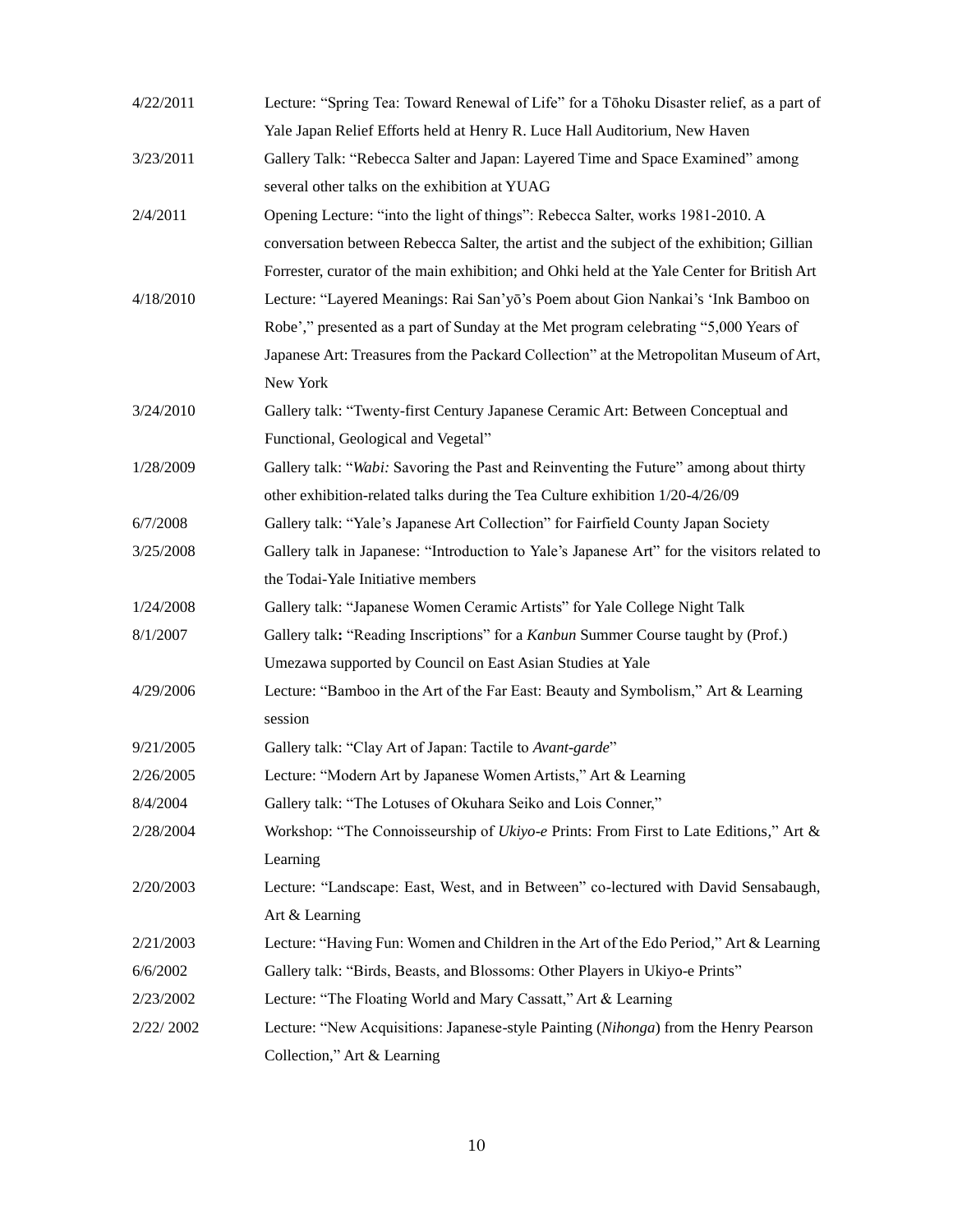## DEMONSTRATION and TEACHING: Asian Calligraphy and Ink Painting

| 4/14/2016         | Gave two talks and calligraphy demonstrations for a course, "Zen Buddhism: Aesthetic      |
|-------------------|-------------------------------------------------------------------------------------------|
|                   | Cultivation of Self" co-taught by Prof. Jane-Marie Law and Curator Ellen Avril at Cornell |
|                   | University                                                                                |
| 7/15/2015         | Gave a talk on calligraphy and demonstration to the 30 adult participants to the Yale's   |
|                   | Peabody Museum summer teachers' institute (in conjunction with the Samurai Show)          |
| 2004-2014         | Private course teaching calligraphy to Yale students and community two terms a year       |
| 10/4/2013         | Calligraphy teaching for a Connecticut College Class (Japanese 350) taught by Sayumi      |
|                   | Harb                                                                                      |
| 11/2/2010         | Calligraphy teaching for a Connecticut College Class (Japanese 350; and for Yale's        |
|                   | architecture students), co-taught by Takeshi Watanabe and Sayumi Harb                     |
| 2/27/2007         | Calligraphy demonstration/studio workshop for Anna Hammond's (past YUAG deputy            |
|                   | director for education) Art Class at Yale                                                 |
| $1/27 - 29, 2005$ | Calligraphy demonstrations/studio workshops & a gallery talk, Fogg Art Museum,            |
|                   | Harvard University in conjunction with the Marks of Enlightenment calligraphy             |
|                   | exhibition at Arthur M. Sackler Museum curated by Anne Rose Kitagawa                      |
| 5/3/2001          | Calligraphy demonstration at Education Room, Yale University Art Gallery                  |
| 2/24/1998         | "Bone, Muscle, Flesh: The Living Art of Japanese Calligraphy," Institute for Medieval     |
|                   | Japanese Studies, Columbia university                                                     |
| 11/6/1997         | Kana calligraphy demonstration for PBS TV Program, Millenium Minutes, on The Tale of      |
|                   | Genji, at C.V. Starr East Asian Library, Columbia University                              |
| 1990-1995         | Cornell University, April, October and November 1990, April 1992, October and             |
|                   | November 1995                                                                             |
| 1987              | Hope College, Holland, Michigan                                                           |
| Spring, 1972 - 74 | University of Michigan, Ann Arbor                                                         |

## *PROFESSIONAL TRAINING IN CALLIGRAPHY, INK PAINTING, & SCROLL MOUNTING*

| 1992-94 | Advanced Private Lessons in Calligraphy, Tokyo                                         |
|---------|----------------------------------------------------------------------------------------|
| 1986-87 | National University of Singapore: took courses on ink landscape painting (offered in   |
|         | Chinese); Chinese finger painting and scroll mounting techniques (offered in English). |
| 1976-79 | Advanced Private Lessons in Calligraphy, Tokyo                                         |
| 1970    | Obtained Calligraphy Teaching Certificate from Onchikai Calligraphers' Association,    |
|         | Tokyo                                                                                  |